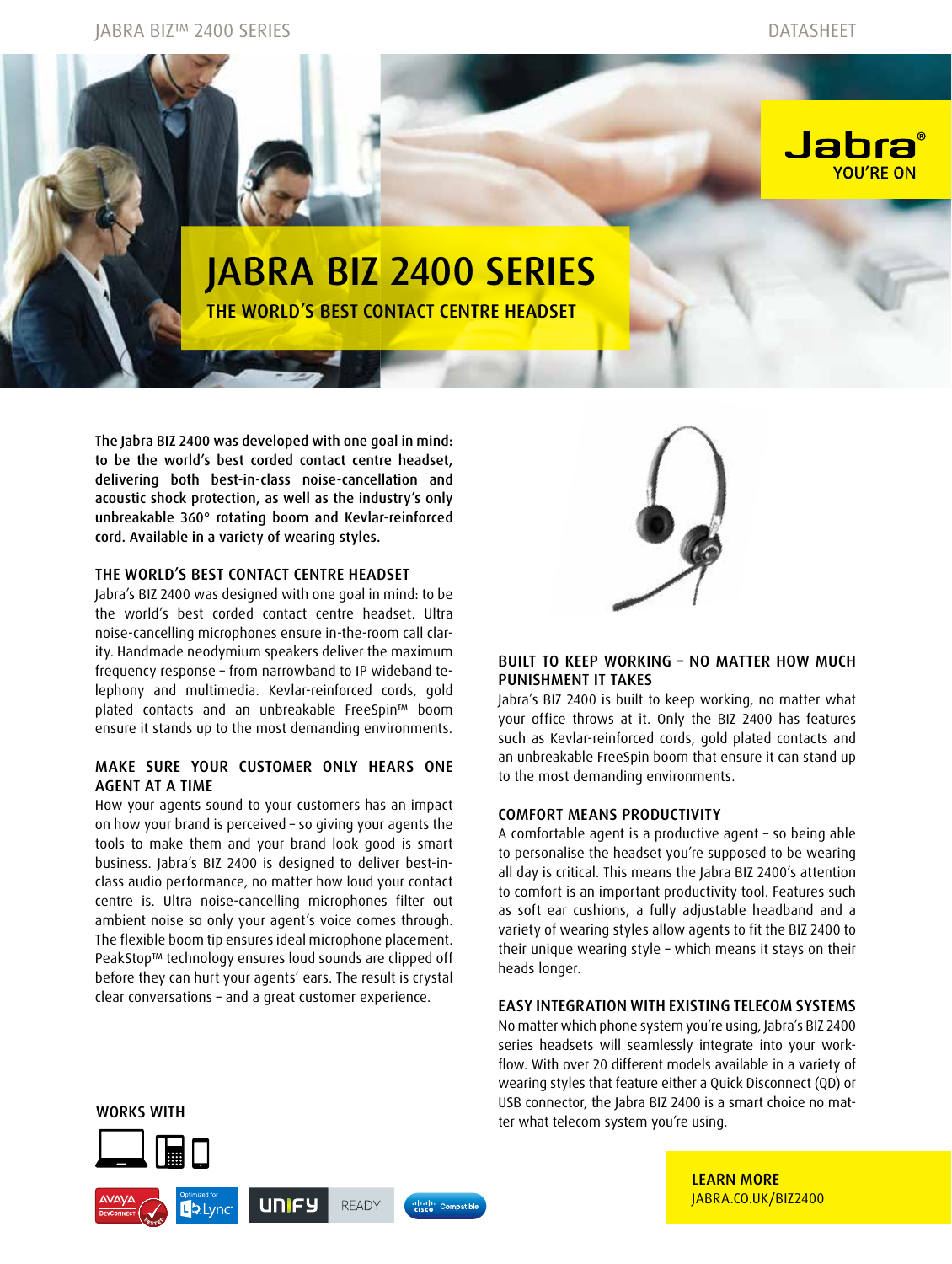## Jabra BIZ™ 2400 Series

| <b>JABRA BIZ 2400 SERIES OVERVIEW - CORDED HEADSET FOR DESKPHONE</b> |                                                              |                                                                                                                                                                                                                                                                                    |
|----------------------------------------------------------------------|--------------------------------------------------------------|------------------------------------------------------------------------------------------------------------------------------------------------------------------------------------------------------------------------------------------------------------------------------------|
| Variant                                                              | Variant name                                                 | Designed for                                                                                                                                                                                                                                                                       |
| <b>QD VARIANTS</b>                                                   |                                                              |                                                                                                                                                                                                                                                                                    |
| Ultra Noise-cancelling                                               | Jabra BIZ 2400 Mono, Headband, Ultra<br>Noise-Cancelling, LS | Connect to your deskphone with QD (Quick Disconnect) connect cables.<br>Also features Jabra's ultra noise-cancelling microphone that eliminates all ambient<br>background noise and low microphone sensitivity (LS) for phones with their own<br>high amplification.               |
|                                                                      | Jabra BIZ 2400 Duo, Ultra Noise-Cancelling,<br>LS            | Connect to your deskphone with QD (Quick Disconnect) connect cables.<br>Also features Jabra's ultra noise-cancelling microphone that eliminates all ambient<br>background noise and low microphone sensitivity (LS) for phones with their own<br>high amplification.               |
| Noise-cancelling                                                     | Jabra BIZ 2400 Mono, Headband,<br>Noise-cancelling, STD°/**  | Connect to your deskphone with QD (Quick Disconnect) connect cables.<br>• Also features a noise-cancelling microphone (standard microphone sensitivity) to<br>eliminate ambient noise.                                                                                             |
|                                                                      | Jabra BIZ 2400 Mono, 3-in-1, Noise-<br>cancelling, STD°/**   | • Connect to your deskphone with QD (Quick Disconnect) connect cables.<br>Flexible 3-in-1 design allows for headband, neckband or ear hook wearing style.<br>• Also features a noise-cancelling microphone (standard microphone sensitivity) to<br>eliminate ambient noise.        |
|                                                                      | Jabra BIZ 2400 3-in-1 WB Balance                             | Connect to your deskphone with QD (Quick Disconnect) connect cables.<br>Flexible 3-in-1 design allows for headband, neckband or ear hook wearing style.<br>Balanced mono headset designed for Siemens OpenStage telephones.                                                        |
|                                                                      | Jabra BIZ 2400 Duo, Noise-cancelling, STD**                  | • Connect to your deskphone with QD (Quick Disconnect) connect cables.<br>Also features a noise-cancelling microphone (standard microphone sensitivity) to<br>eliminate ambient noise.                                                                                             |
|                                                                      | Jabra BIZ 2400 Duo WB Balance                                | Connect to your deskphone with QD (Quick Disconnect) connect cables.<br>Also features a noise-cancelling microphone that eliminates ambient noise, HD<br>Voice/Wideband audio, and WB balance for Siemens OpenStage telephones.                                                    |
| Omni/Sound Tube                                                      | Jabra BIZ 2400 Mono, Headband, Omni, STD                     | Connect to your deskphone with QD (Quick Disconnect) connect cables.<br>Also features an omni-directional microphone for low noise environments and<br>standard (STD) microphone sensitivity.                                                                                      |
|                                                                      | Jabra BIZ 2400 Mono, 3-in-1, Omni, STD*/**                   | • Connect to your deskphone with QD (Quick Disconnect) connect cables.<br>Flexible 3-in-1 design allows for headband, neckband or ear hook wearing style.<br>Also features an omni-directional microphone for low noise environments and<br>standard (STD) microphone sensitivity. |
|                                                                      | Jabra BIZ 2400 Duo, Omni, STD                                | Connect to your deskphone with QD (Quick Disconnect) connect cables.<br>Also features an omni-directional microphone for low noise environments and<br>standard (STD) microphone sensitivity.                                                                                      |
| <b>USB VARIANTS</b>                                                  |                                                              |                                                                                                                                                                                                                                                                                    |
|                                                                      | Jabra BIZ 2400 USB Mono                                      | . The headset features USB connectivity to all leading UC applications and<br>softphones. Also features a noise-cancelling microphone that eliminates ambient<br>noise.<br>Flexible 3-in-1 design allows for headband, neckband or ear hook wearing style.                         |
|                                                                      | Jabra BIZ 2400 Duo USB                                       | • The headset features USB connectivity to all leading UC applications and<br>softphones.<br>Also features a noise-cancelling microphone that eliminates ambient noise.                                                                                                            |
|                                                                      | Jabra BIZ 2400 USB Mono MS                                   | . The headset features USB connectivity optimised for Microsoft Lync.<br>Also features a noise-cancelling microphone that eliminates ambient noise.<br>. Flexible 3-in-1 design allows for headband, neckband or ear hook wearing style.                                           |
|                                                                      | Jabra BIZ 2400 USB Duo MS                                    | . The headset features USB connectivity optimised for Microsoft Lync<br>Also features a noise-cancelling microphone that eliminates ambient noise.                                                                                                                                 |

\* Microphones are also available in low sensitivity and high sensitivity.

\*\* For IP/WB version, please go to jabra.co.uk

Not all variants are available in all countries. Please go to www.jabra.co.uk for availability.